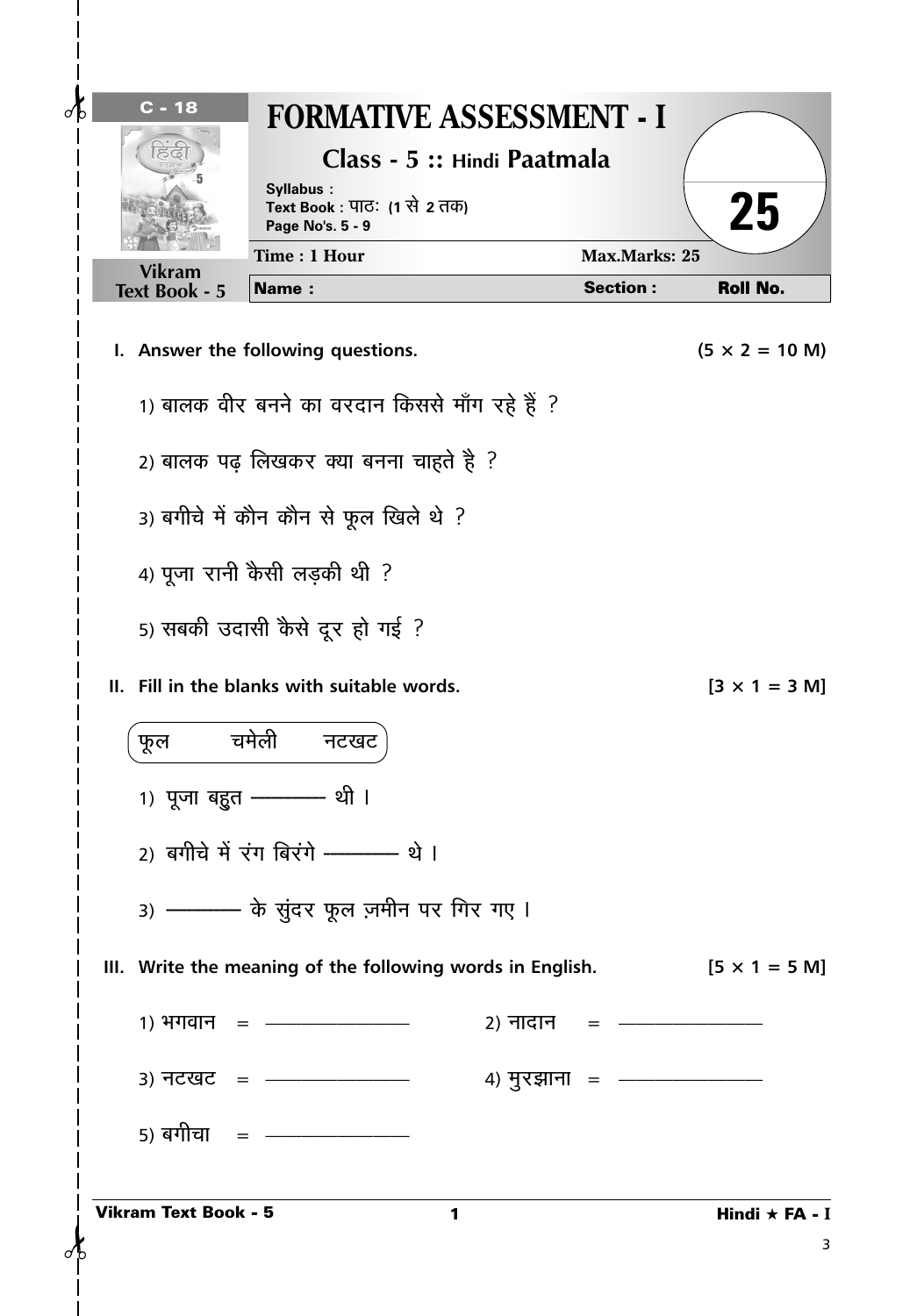|                | IV. Write the opposite words.              |                                                      | $[5 \times 1 = 5 \text{ M}]$ |
|----------------|--------------------------------------------|------------------------------------------------------|------------------------------|
|                | 1) वीर $\times$ _________                  | 2) नादान $\times$ _______                            |                              |
|                | 3) सुंदर $\times$ ______                   | 4) जमीन $\quad \times \quad \overline{\quad \quad }$ |                              |
|                | 3) राजा $\times$                           |                                                      |                              |
|                | V. Make the sentence with the given words. |                                                      | $[2 \times 1 = 2 M]$         |
|                | 1) फूल = ____________________________      |                                                      |                              |
| 2) खुश = _____ |                                            |                                                      |                              |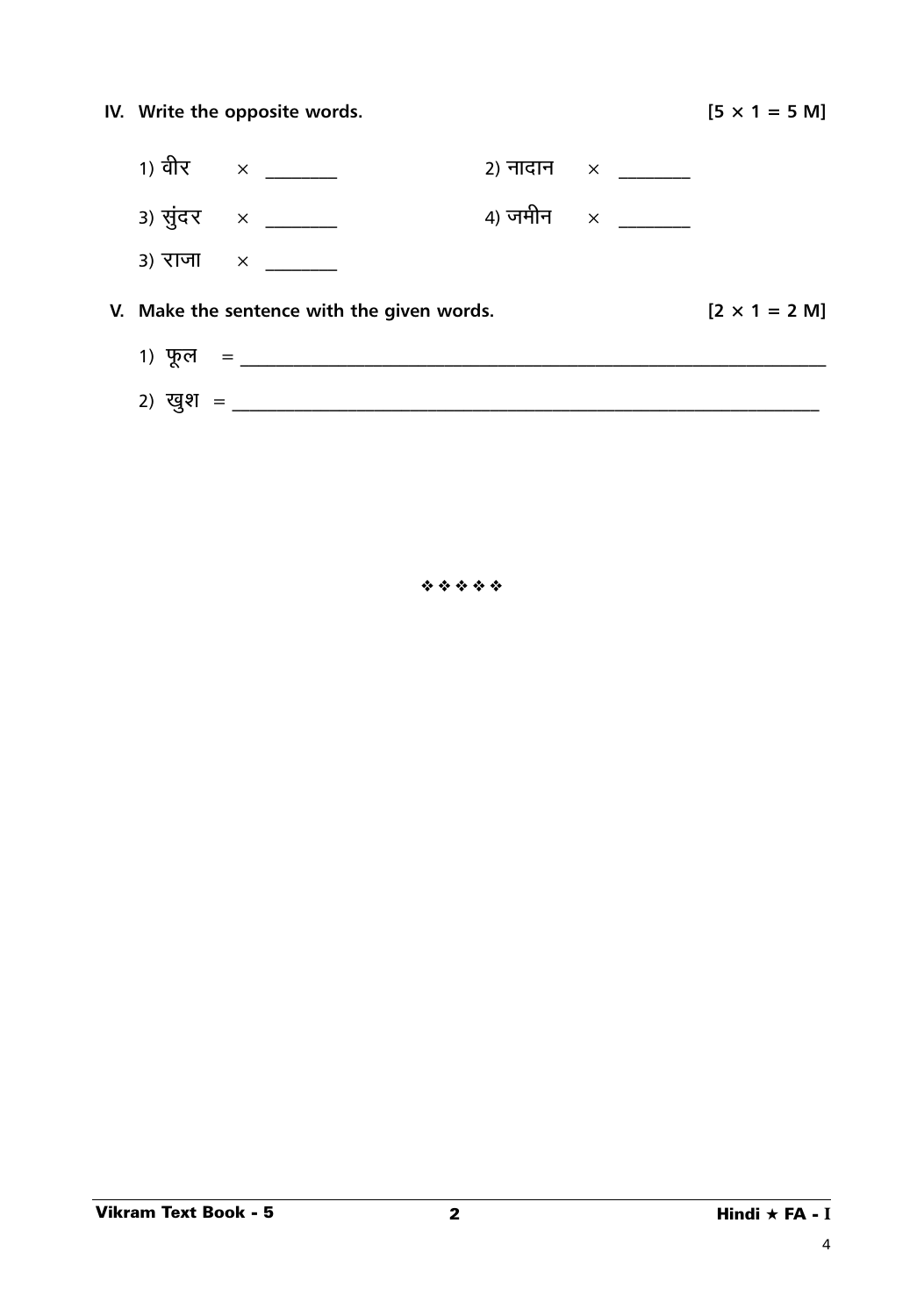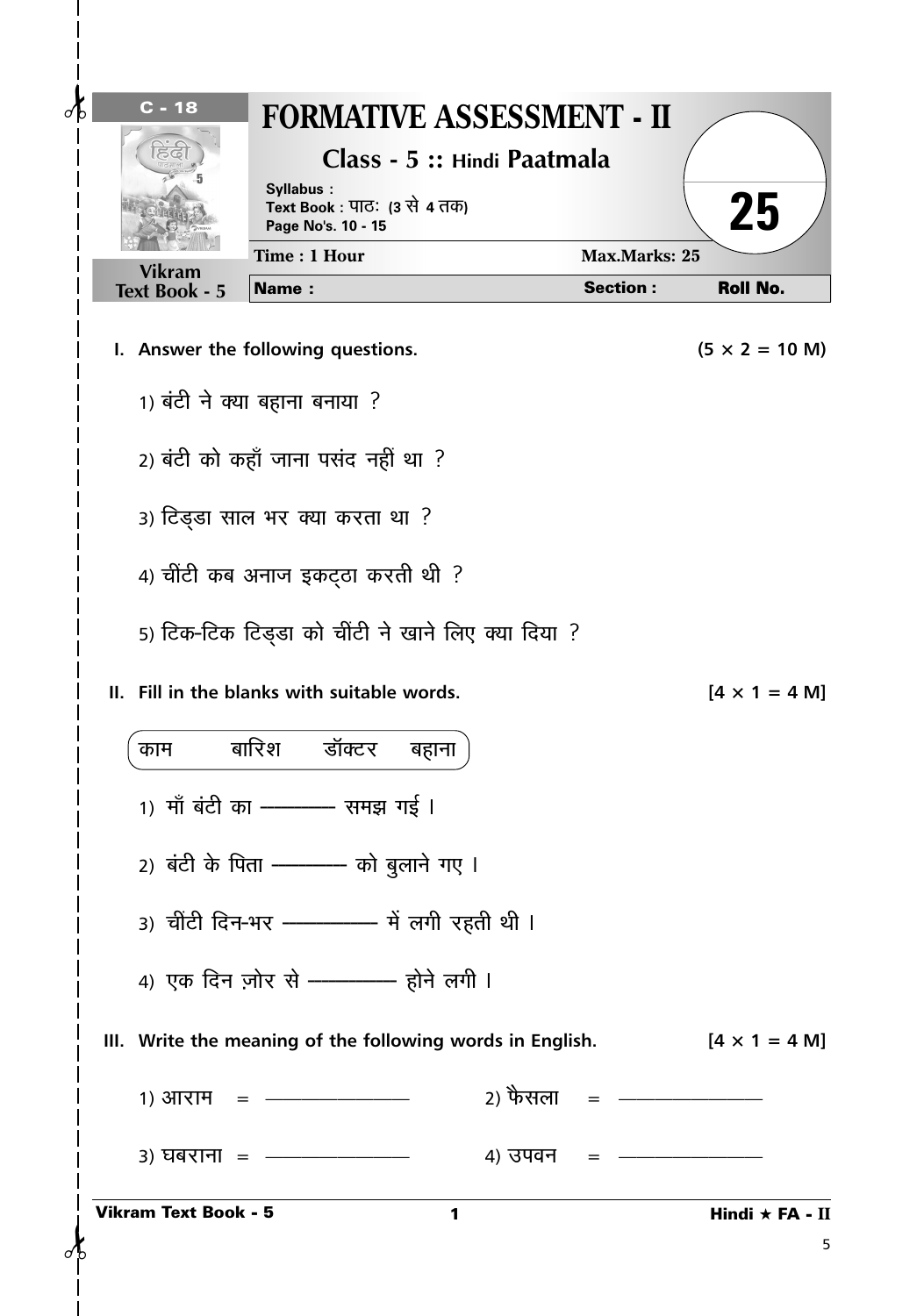|              | IV. Change the number (वचन) बर्दालेए)      | $[3 \times 1 = 3 \text{ M}]$ |
|--------------|--------------------------------------------|------------------------------|
| 1) चींटी $=$ |                                            |                              |
|              | 2) टिड्डा =                                |                              |
| 3) फसल     = |                                            |                              |
|              | V. Make the sentence with the given words. | $[2 \times 2 = 4 M]$         |
|              |                                            |                              |
| 2)<br>घर =   |                                            |                              |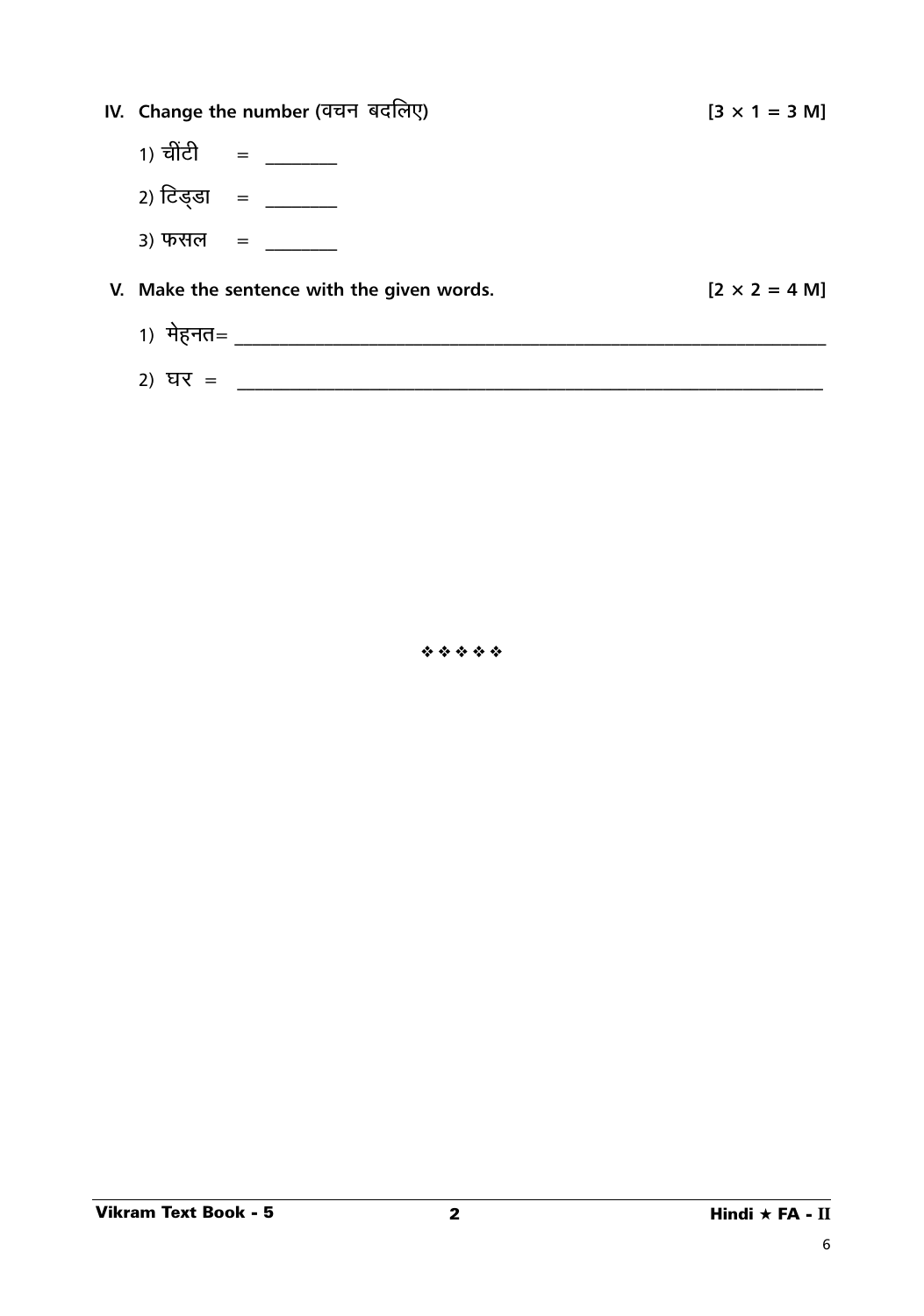| $\partial$ | $C - 18$<br>ನಡ              | <b>FORMATIVE ASSESSMENT - III</b><br>Class - 5 :: Hindi Paatmala<br>Syllabus:<br>Text Book : पाठः (7 से 10 तक)<br>Page No's. 22 - 33 |                      | 25                            |
|------------|-----------------------------|--------------------------------------------------------------------------------------------------------------------------------------|----------------------|-------------------------------|
|            | <b>Vikram</b>               | Time: 1 Hour                                                                                                                         | <b>Max.Marks: 25</b> |                               |
|            | <b>Text Book - 5</b>        | <b>Name:</b>                                                                                                                         | <b>Section:</b>      | <b>Roll No.</b>               |
|            |                             | I. Answer the following questions.                                                                                                   |                      | $(5 \times 2 = 10 \text{ M})$ |
|            |                             | 1) 'हम पंछी उन्मुक्त गगन के' कविता के कवि कौन है ?                                                                                   |                      |                               |
|            |                             | 2) पक्षी पिंजरे में बँधकर क्यों नहीं रहना चाहते हैं ?                                                                                |                      |                               |
|            |                             | 3) हर्ष के गुड्डे ने क्या-क्या पहन रखा है ?                                                                                          |                      |                               |
|            |                             | 4) गड़रिए को झूठ बोलने का क्या फल मिला ?                                                                                             |                      |                               |
|            |                             | 5) पतंग कहाँ उड़ती है ?                                                                                                              |                      |                               |
|            |                             | II. Complete the line of the poem.                                                                                                   |                      | [5 M]                         |
|            |                             | हम पंछी - - - - - - - - के,                                                                                                          |                      |                               |
|            |                             | पाऍगे<br>- --                                                                                                                        |                      |                               |
|            |                             |                                                                                                                                      |                      |                               |
|            |                             | ———— ———— टूट जाएँगे                                                                                                                 |                      |                               |
|            |                             | III. Write rhyming words as given in example.                                                                                        |                      | $[3 \times 1 = 3 \text{ M}]$  |
|            | Eg : पाएँगे = जाँएगे        |                                                                                                                                      |                      |                               |
|            |                             |                                                                                                                                      |                      |                               |
|            |                             |                                                                                                                                      |                      |                               |
|            | <b>Vikram Text Book - 5</b> | 1                                                                                                                                    |                      | Hindi ★ FA - III<br>7         |

 $\overline{\phantom{a}}$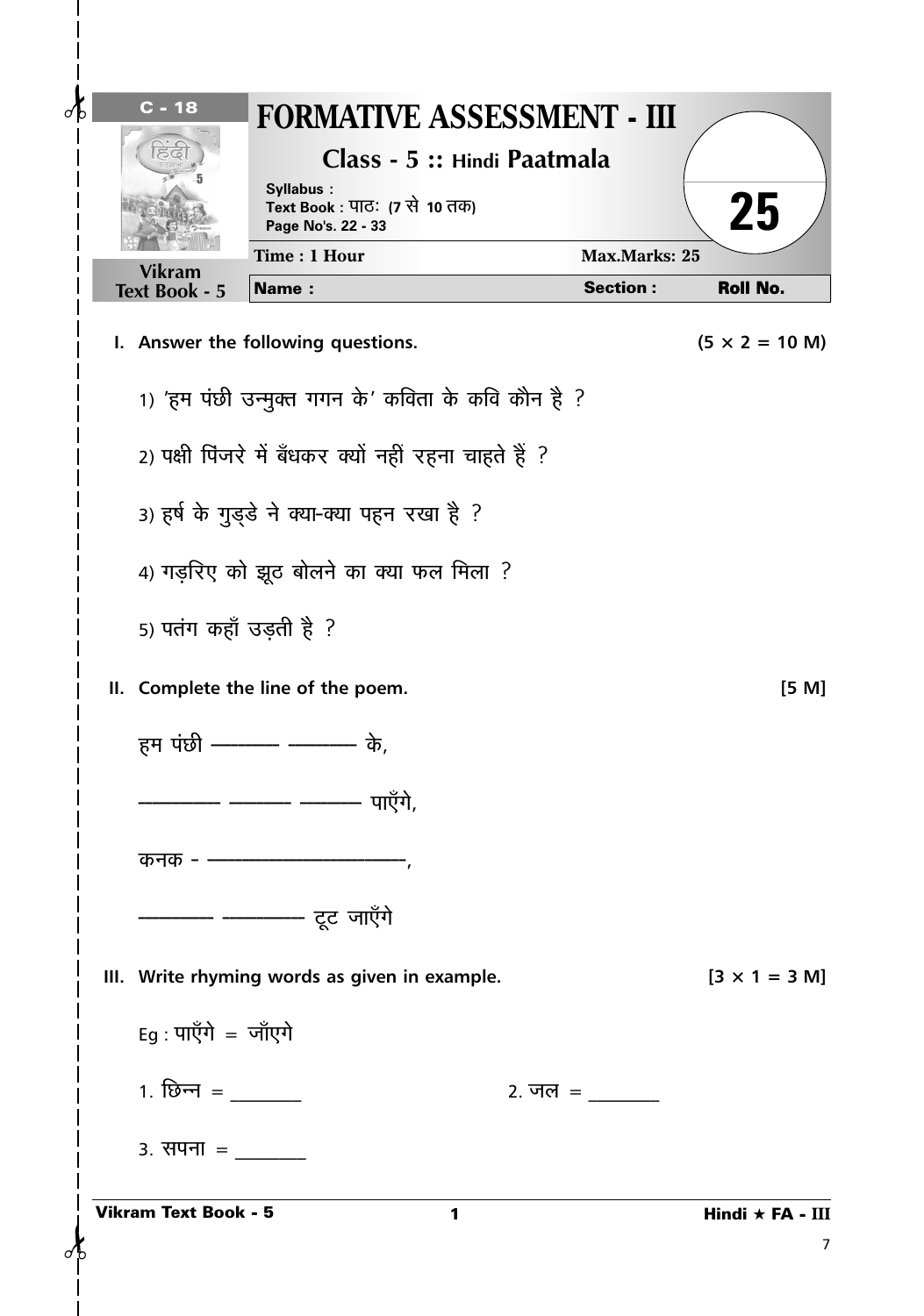| IV. Change the following into plural form.                 |                         | $[3 \times 1 = 3 \text{ M}]$ |
|------------------------------------------------------------|-------------------------|------------------------------|
| 1. झूला = ________                                         | 2. पंछी = $\frac{1}{2}$ |                              |
| 3. तीली = $\frac{1}{\sqrt{1-\frac{1}{2}}\cdot\frac{1}{2}}$ |                         |                              |
| V. Write the correct word.                                 |                         | $[2 \times 1 = 2 M]$         |
| 1. परतीदिन = $\frac{1}{1}$                                 | 2. गडेरीया  =           |                              |
| VI. Write synonym words.                                   |                         | $[2 \times 1 = 2 M]$         |
| 1. अंबर = $\frac{1}{2}$                                    |                         |                              |
| 2. हवा = $\frac{1}{\sqrt{2\pi}}$                           |                         |                              |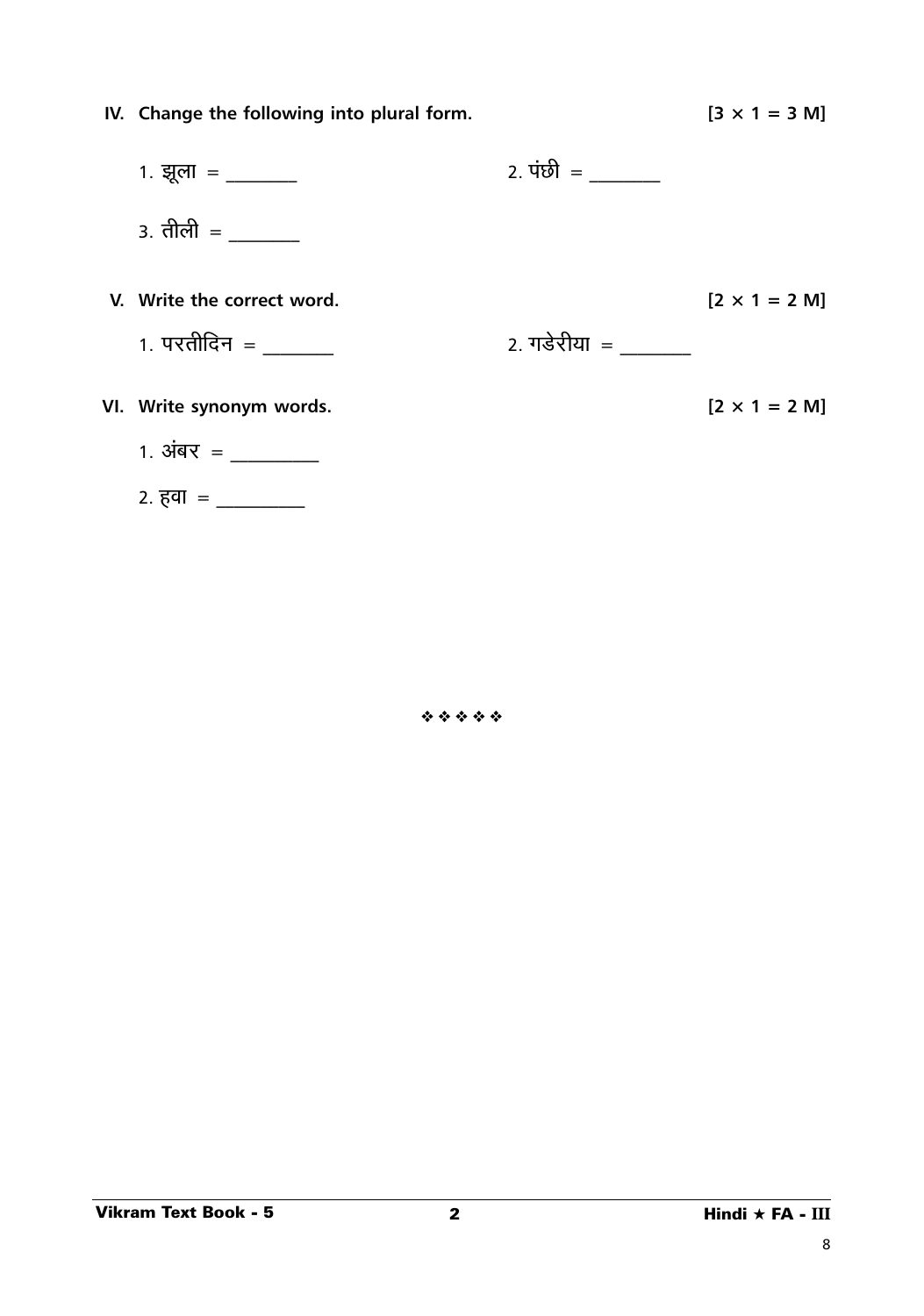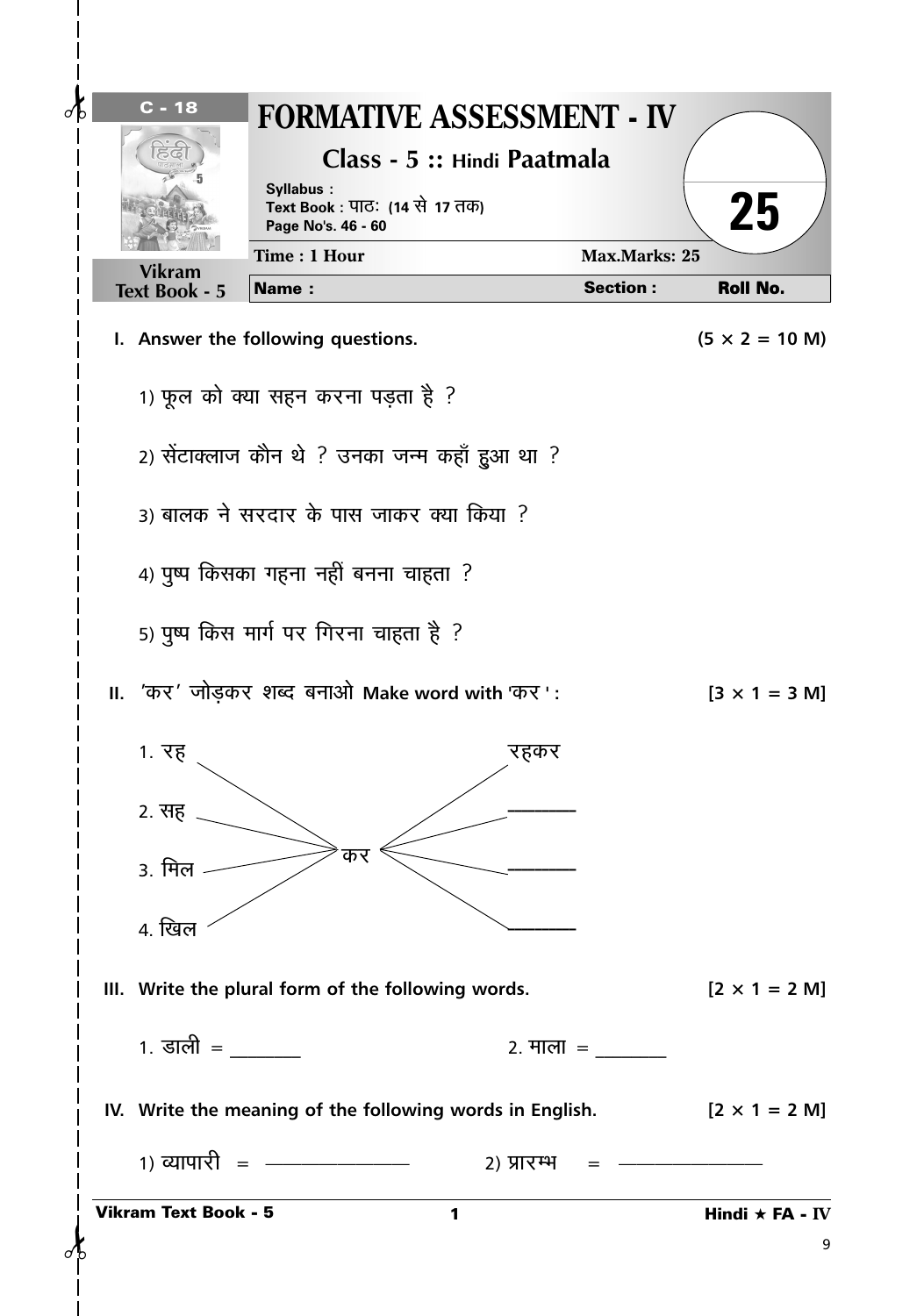| V. Write the opposite words.                  |                  |                        | $[2 \times 1 = 2 \text{ M}]$ |
|-----------------------------------------------|------------------|------------------------|------------------------------|
| 1) अच्छा $\times$                             | 2) रोना $\times$ |                        |                              |
| VI. Choose the correct option.                |                  |                        | $[2 \times 1 = 2 M]$         |
| 1) इस मसीह का जन्मदिन ——————— मनाया जाता है । |                  |                        |                              |
| (a) शिक्षक दिवस के रुप में                    |                  | (b) क्रिसमस के रुप में |                              |
| 2) सेंटाक्लाज बच्चों को देते हैं -            |                  |                        |                              |
| (a) पैसा                                      |                  | (b) उपहार              |                              |
| VII. Make the sentences with the given words. |                  |                        | $[2 \times 2 = 4 M]$         |
| 1) भाग्य =                                    |                  |                        |                              |
| 2) मातृभूमि=                                  |                  |                        |                              |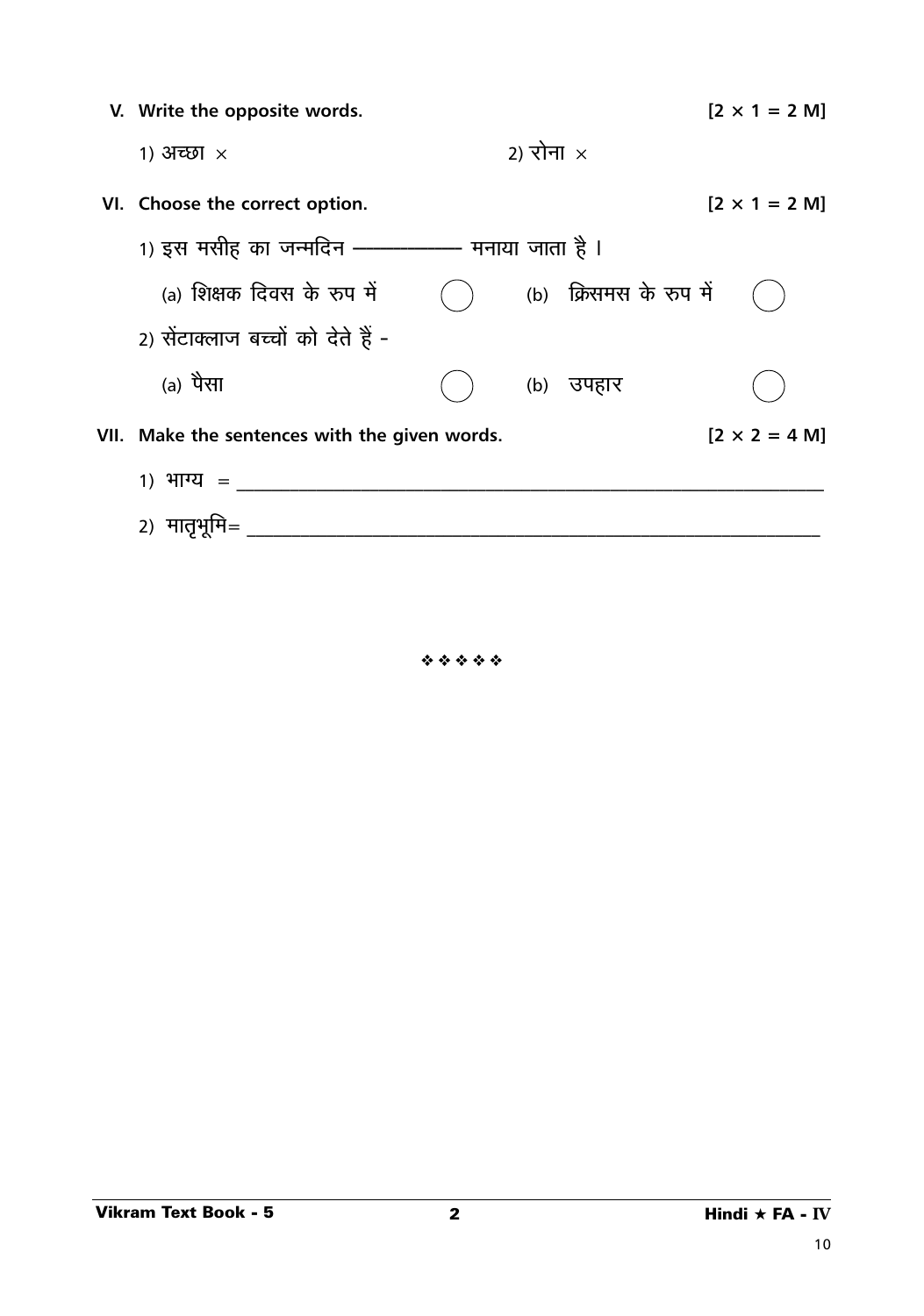| $C - 18$<br>$\partial\mathbf{k}$ | SUMMATIVE ASSESSMENT - I                                                                      |                      |                                 |
|----------------------------------|-----------------------------------------------------------------------------------------------|----------------------|---------------------------------|
| ೯ಡ                               | Class - 5 :: Hindi Paatmala<br>Syllabus:<br>Text Book : पाठः (1 से 6 तक)<br>Page No's. 5 - 21 |                      | 50                              |
| <b>Vikram</b>                    | Time: $2\frac{1}{2}$ Hours                                                                    | <b>Max.Marks: 50</b> |                                 |
| <b>Text Book - 5</b>             | <b>Name:</b>                                                                                  | <b>Section:</b>      | <b>Roll No.</b>                 |
|                                  | I. Answer the following questions.                                                            |                      | $[8 \times 2 = 16 \text{ M}]$   |
|                                  | 1) बालक पढ़ - लिखकर क्या बनना चाहते है ?                                                      |                      |                                 |
|                                  | 2) बालक वीर बनने का वरदान किससे माँग रहे है ?                                                 |                      |                                 |
|                                  | 3) बगीचे में कौन कौन से फूल खिले थे ?                                                         |                      |                                 |
| 4) बंटी क्यो धबरा गया ?          |                                                                                               |                      |                                 |
|                                  | 5) टिक - टिक टिइडा कैसे भीग गयो ?                                                             |                      |                                 |
|                                  | 6) तालाब के किनारे कौन रहता था ?                                                              |                      |                                 |
|                                  | 7) केकड़े ने एक चट्टान पर क्या देखा ?                                                         |                      |                                 |
|                                  | 8) बीरबल किस तरह के व्यक्ति है ?                                                              |                      |                                 |
|                                  | II. Fill in the blanks with suitable words.                                                   |                      | $[6 \times 1 = 6 \,\mathrm{M}]$ |
| केकड़ा                           | काम अच्छा बगले चुटकुले फूल                                                                    |                      |                                 |
|                                  | 1) बगीचे में रॅंग - बिरंगे ———— थे ।                                                          |                      |                                 |
|                                  | 2) बँटी को स्कूल जाना ——— नहीं लगता था ।                                                      |                      |                                 |
|                                  | 3) चिंटी दिन - भर ———— में लगी रहती थी ।                                                      |                      |                                 |
|                                  | 4) तालाब में एक ——— रहता था ।                                                                 |                      |                                 |
|                                  | 5) केकड़ा - - की बुरी नीयत तुरंत समझ गया।                                                     |                      |                                 |
|                                  | 6) सभी दरबारी अकबर को ——— सुना रहे थे ?                                                       |                      |                                 |
| <b>Vikram Text Book - 5</b>      |                                                                                               |                      | Hindi ★ SA - I<br>11            |

 $\mathsf{l}$  $\overline{\phantom{a}}$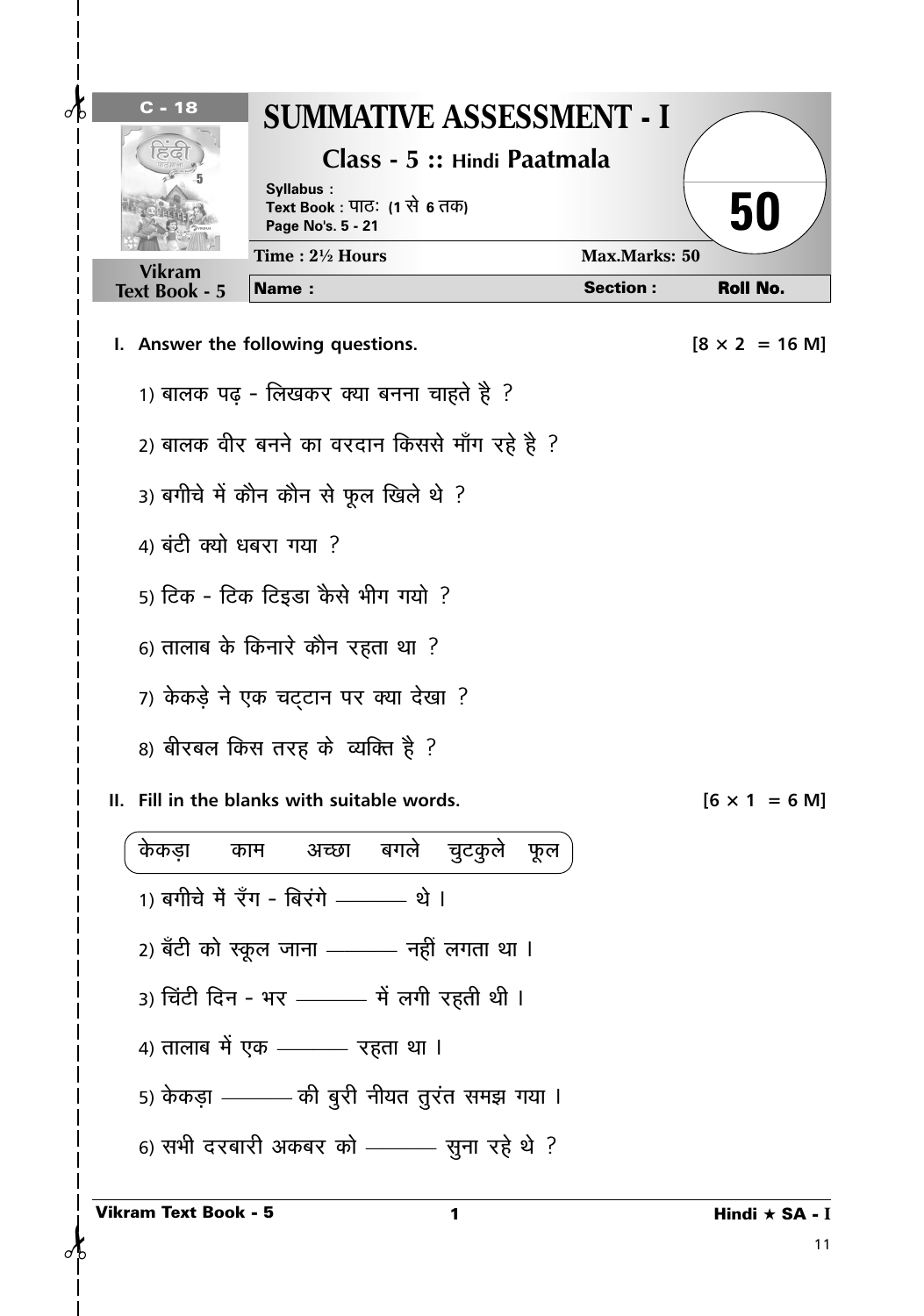|      | III. Write the English meaning of the following words. | $[6 \times 1 = 6 \,\mathrm{M}]$                                                                                                                                                                                                                                                                                            |          |                                 |
|------|--------------------------------------------------------|----------------------------------------------------------------------------------------------------------------------------------------------------------------------------------------------------------------------------------------------------------------------------------------------------------------------------|----------|---------------------------------|
|      |                                                        |                                                                                                                                                                                                                                                                                                                            | $=$      |                                 |
|      |                                                        |                                                                                                                                                                                                                                                                                                                            | $=$      |                                 |
|      |                                                        |                                                                                                                                                                                                                                                                                                                            | $=$      |                                 |
|      |                                                        | IV. Write the Hindi meaning of the following words.                                                                                                                                                                                                                                                                        |          | $[6 \times 1 = 6 \,\mathrm{M}]$ |
|      | 1) Brave                                               | $=$ $\frac{\ }{\ }$ 2) Grasshopper                                                                                                                                                                                                                                                                                         | $=$      |                                 |
|      | 3) King                                                | $=$ $\rightarrow$ 4) Crab                                                                                                                                                                                                                                                                                                  | $=$      |                                 |
|      | 5) Worry                                               | ———————————————————— 6) Court<br>$=$                                                                                                                                                                                                                                                                                       | $=$      |                                 |
|      |                                                        | V. Write the Opposite words :                                                                                                                                                                                                                                                                                              |          | $[5 \times 1 = 5 \text{ M}]$    |
|      | 1) जोड                                                 | $\times$ $\frac{1}{2}$ and $\frac{1}{2}$ and $\frac{1}{2}$ and $\frac{1}{2}$ and $\frac{1}{2}$ and $\frac{1}{2}$ and $\frac{1}{2}$ and $\frac{1}{2}$ and $\frac{1}{2}$ and $\frac{1}{2}$ and $\frac{1}{2}$ and $\frac{1}{2}$ and $\frac{1}{2}$ and $\frac{1}{2}$ and $\frac{1}{2}$ and $\frac{1}{$                         | $\times$ |                                 |
|      | 3) जल्दी                                               | × — <del>———————</del> 4) जमीन                                                                                                                                                                                                                                                                                             | $\times$ |                                 |
|      | 5) बूढ़ा                                               | $\times$ $\hspace{0.1cm}$ $\hspace{0.1cm}$ $\hspace{0.1cm}$ $\hspace{0.1cm}$ $\hspace{0.1cm}$ $\hspace{0.1cm}$ $\hspace{0.1cm}$ $\hspace{0.1cm}$ $\hspace{0.1cm}$ $\hspace{0.1cm}$ $\hspace{0.1cm}$ $\hspace{0.1cm}$ $\hspace{0.1cm}$ $\hspace{0.1cm}$ $\hspace{0.1cm}$ $\hspace{0.1cm}$ $\hspace{0.1cm}$ $\hspace{0.1cm}$ |          |                                 |
|      |                                                        | VI. Write the plural of the following word.                                                                                                                                                                                                                                                                                |          | $[5 \times 1 = 5 \text{ M}]$    |
|      | 1) मिन्नत                                              | ———————————————————— 2) मछली                                                                                                                                                                                                                                                                                               | $=$      |                                 |
|      | ३) किस्सा                                              | <u>- 4</u> ) मधुआरा<br>$\qquad \qquad =$                                                                                                                                                                                                                                                                                   | $=$      |                                 |
|      | 5) कमरा                                                | $=$                                                                                                                                                                                                                                                                                                                        |          |                                 |
| VII. |                                                        | Make the sentences with the given words.                                                                                                                                                                                                                                                                                   |          | $[3 \times 2 = 6 \text{ M}]$    |
|      |                                                        | 1) मेहनत =  —————————————————————————                                                                                                                                                                                                                                                                                      |          |                                 |
|      |                                                        | 2) बादशाह = ——————————————————————————————————                                                                                                                                                                                                                                                                             |          |                                 |
|      |                                                        | 3) क्रोध = —————————————————————                                                                                                                                                                                                                                                                                           |          |                                 |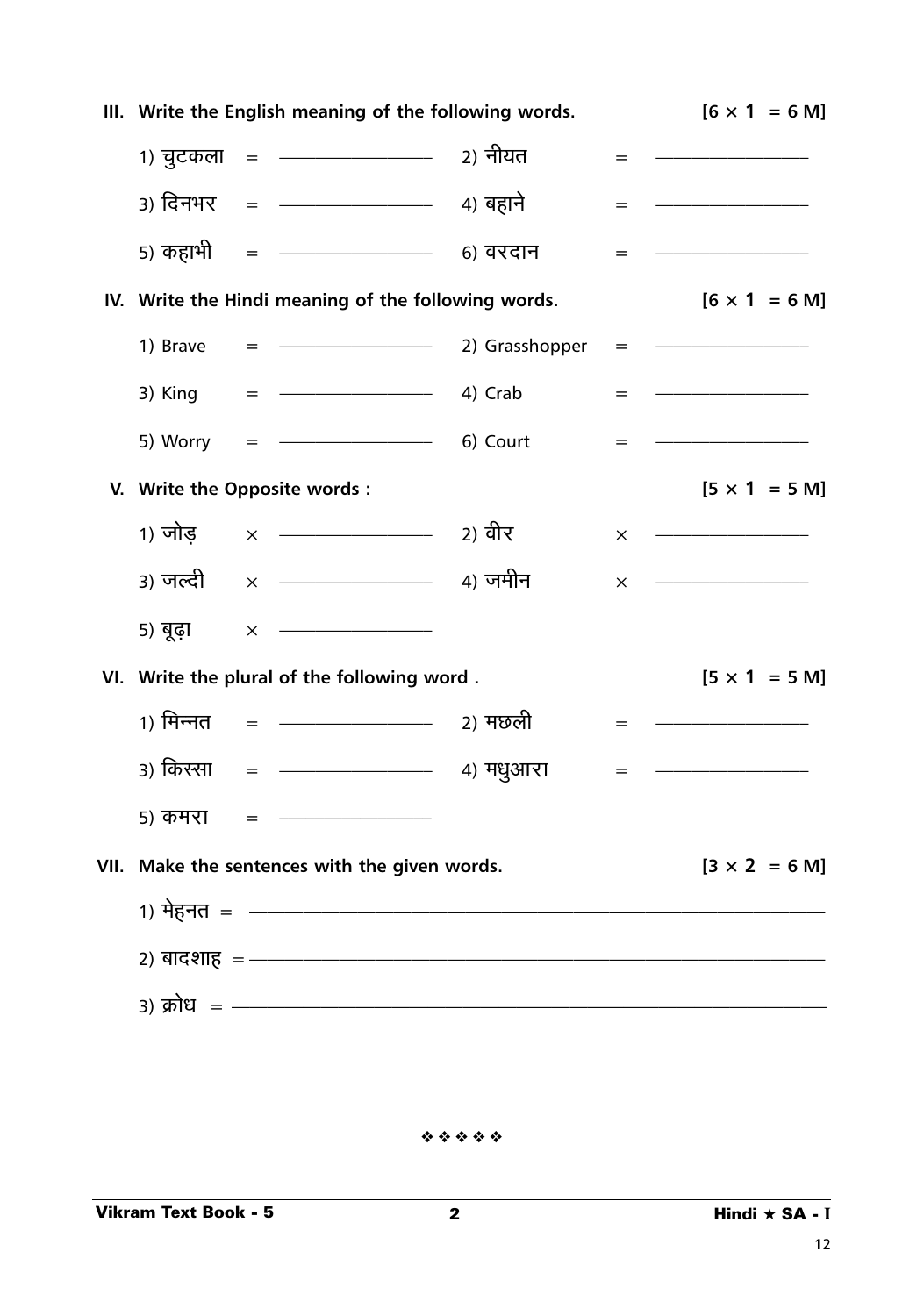| $\delta$<br>$C - 18$<br>ನಡ  | SUMMATIVE ASSESSMENT - II<br>Syllabus:<br>Text Book : पाठः (1 से 13 तक)<br>Page No's. 5 - 45 | Class - 5 :: Hindi Paatmala |                      | 50                            |  |  |
|-----------------------------|----------------------------------------------------------------------------------------------|-----------------------------|----------------------|-------------------------------|--|--|
| <b>Vikram</b>               | Time: 21/2 Hours                                                                             |                             | <b>Max.Marks: 50</b> |                               |  |  |
| <b>Text Book - 5</b>        | <b>Name:</b>                                                                                 |                             | <b>Section:</b>      | <b>Roll No.</b>               |  |  |
|                             | I. Answer the following questions.                                                           |                             |                      | $[9 \times 2 = 18 \text{ M}]$ |  |  |
|                             | 1) पहली महिला अंतरिक्षयात्री कौन थी ?                                                        |                             |                      |                               |  |  |
|                             | 2) चाँद पर कदम रखने वाला पहला व्यक्ति कौन था ?                                               |                             |                      |                               |  |  |
|                             | 3) तालाब के किनारे कौन रहता था ?                                                             |                             |                      |                               |  |  |
|                             | 4) रस्मी खीचे में किसकी जीत हुइ ?                                                            |                             |                      |                               |  |  |
|                             | 5) भेड़िया गड़रिए की कितनी भेड़को उठाकर ले गया ?                                             |                             |                      |                               |  |  |
|                             | 6) पक्षियों के क्या - क्या अरमान हे ?                                                        |                             |                      |                               |  |  |
|                             | 7) बीरवल किस तरह के व्यक्ति थे ?                                                             |                             |                      |                               |  |  |
|                             | 8) पुजा रानी क्यों उदास बैठी थी ?                                                            |                             |                      |                               |  |  |
| 8) पतंग कहाँ उड़ती है ?     |                                                                                              |                             |                      |                               |  |  |
|                             | II. Write the English meaning of the following words.                                        |                             |                      | $[5 \times 1 = 5 \text{ M}]$  |  |  |
| 1) शहीद =                   | ——————————— 2) अंतरिक्षा                                                                     |                             |                      |                               |  |  |
|                             |                                                                                              |                             | $=$ $-$              |                               |  |  |
| 5) कुम्हार                  |                                                                                              |                             |                      |                               |  |  |
|                             | III. Write the Hindi meaning of the following words.                                         |                             |                      | $[5 \times 1 = 5 \text{ M}]$  |  |  |
| 1) Branch                   |                                                                                              | 2) Nest                     |                      |                               |  |  |
|                             |                                                                                              |                             |                      |                               |  |  |
| 3) Mercy                    |                                                                                              | 4) Dinner party             | $=$                  |                               |  |  |
| 5) Anger                    |                                                                                              |                             |                      |                               |  |  |
| <b>Vikram Text Book - 5</b> |                                                                                              | 1                           |                      | Hindi ★ SA - II<br>13         |  |  |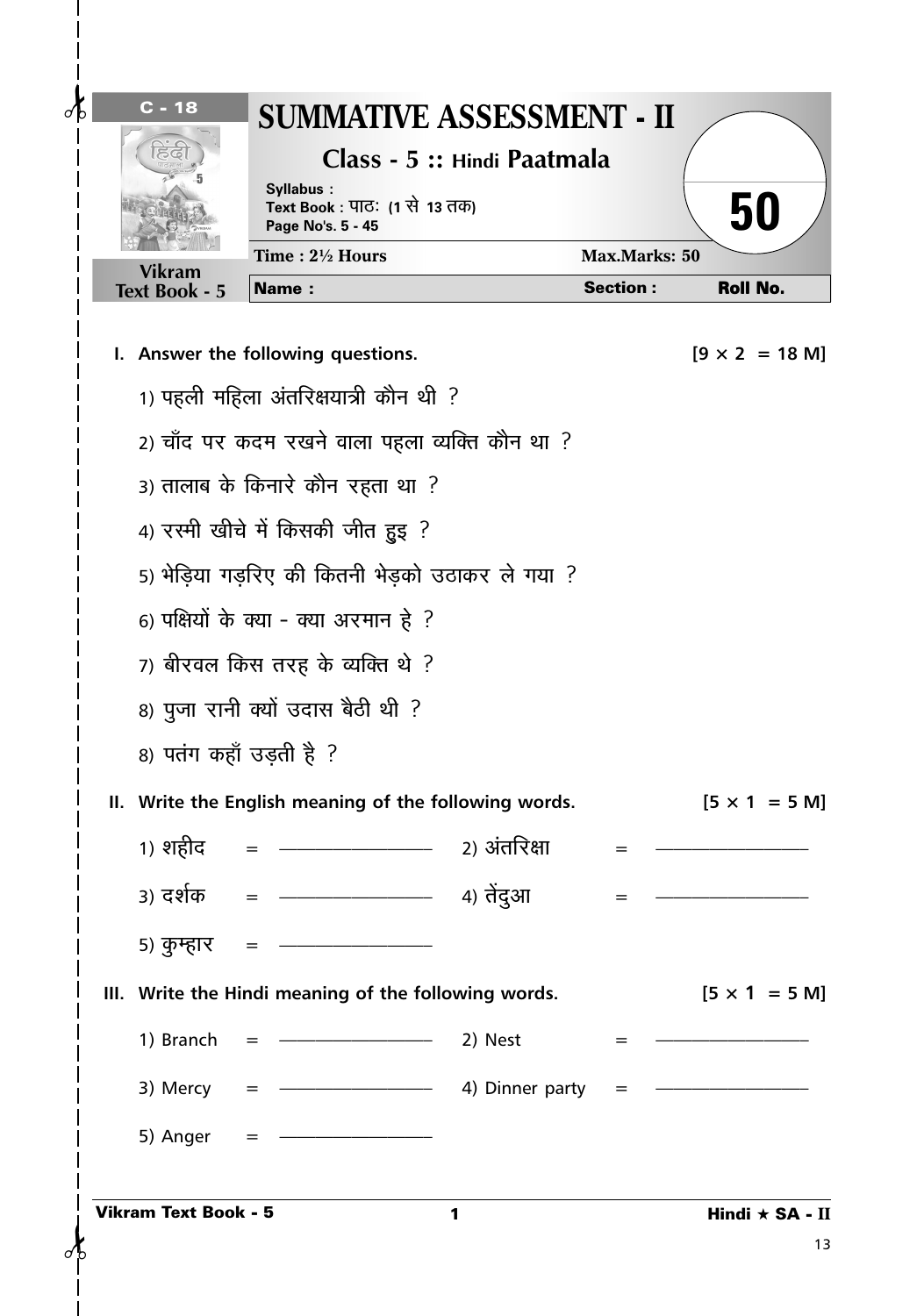|                         | IV. Compete the liner of the poem:             |           |                                                 | [5M]                         |
|-------------------------|------------------------------------------------|-----------|-------------------------------------------------|------------------------------|
|                         | i) स्वर्ण - श्रृंखला ———,                      |           |                                                 |                              |
|                         | - - - - - सब भूले,                             |           |                                                 |                              |
|                         | बस सपनों $---$                                 |           |                                                 |                              |
|                         | ————— झूले ।                                   |           |                                                 |                              |
| V. Match the synonyms : |                                                |           |                                                 | $[5 \times 1 = 5 M]$         |
| 1) पंधी                 |                                                | a) नीर    |                                                 |                              |
| 2) कनक                  |                                                | b) खग     |                                                 |                              |
| 3) जल                   |                                                | c) स्वर्ण |                                                 |                              |
| 4) अरमान                |                                                | d) जंजीर  |                                                 |                              |
| ५) श्रृंखला             |                                                | e) चाह    |                                                 |                              |
|                         | VI. Change the following into plural form      |           |                                                 | $[5 \times 1 = 5 \text{ M}]$ |
|                         |                                                |           |                                                 |                              |
|                         |                                                |           |                                                 |                              |
| ३) घडा                  |                                                |           |                                                 |                              |
| 5) फंसल                 |                                                |           |                                                 |                              |
|                         | VII. Write the opposite words :                |           |                                                 | $[3 \times 1 = 3 \text{ M}]$ |
| 1) झूठ                  | $\times$                                       |           |                                                 |                              |
|                         | 2) ऊफाई × ———————                              |           |                                                 |                              |
|                         | 3) विजय x — <del>——————</del>                  |           |                                                 |                              |
|                         | VIII. Make the sentences with the given words. |           |                                                 | $[2 \times 2 = 4 M]$         |
|                         |                                                |           | 1) $\overline{6}$ वा = $\overline{\phantom{a}}$ |                              |
|                         |                                                |           | 2) तालाब = —————————————————————                |                              |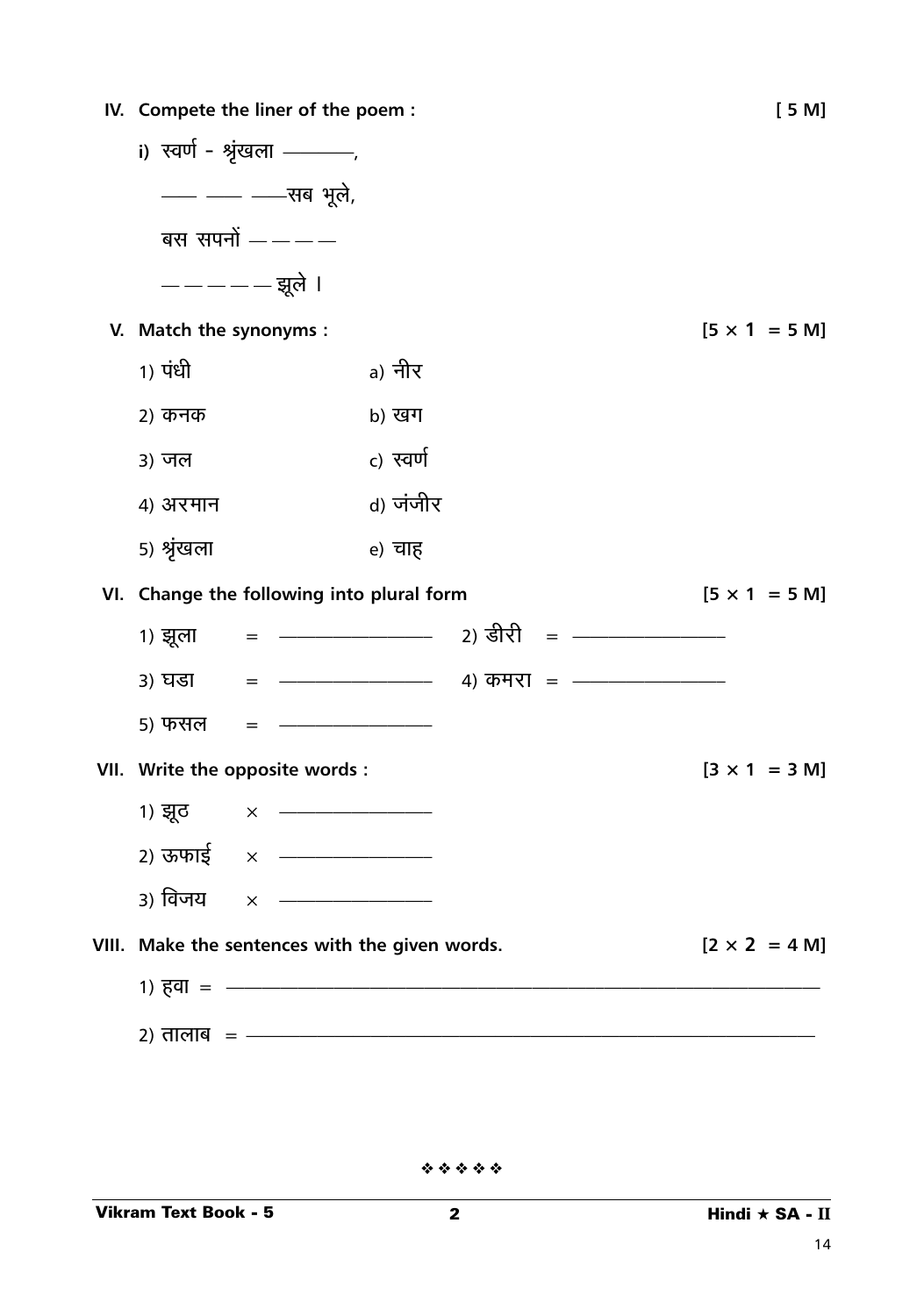|                      | Syllabus:<br>Text Book : पाठः (1 से 20 तक)<br>Page No's. 5 - 72 |                      | 50                            |
|----------------------|-----------------------------------------------------------------|----------------------|-------------------------------|
| <b>Vikram</b>        | Time: $2\frac{1}{2}$ Hours                                      | <b>Max.Marks: 50</b> |                               |
| <b>Text Book - 5</b> | <b>Name:</b>                                                    | <b>Section:</b>      | <b>Roll No.</b>               |
|                      | I. Answer the following questions.                              |                      | $[9 \times 2 = 18 \text{ M}]$ |
|                      | 1) जुम्मन शेख ने किसकी जायदाद अपने नाम लिखवा ली थी ?            |                      |                               |
|                      | 2) भारत में बोली जाने वाली चार बोलियो के नाम लिखो ।             |                      |                               |
|                      | 3) हिमालय पर्वत किस दिशा में रिक्षात है ?                       |                      |                               |
|                      | 4) टोपीवाला अपनी टीपिया बेचने कहा जाता था ।                     |                      |                               |
|                      | 5) पुष्प किस मार्ग पर गिरना चाहता है ?                          |                      |                               |
|                      | 6) चौद पर कदम रखने वाला पहला व्यक्ति कौन था ?                   |                      |                               |
|                      | 7) गड़रिए को झूठ बोलने का क्या फल मिला ?                        |                      |                               |
|                      | 8) अकबर के आदेश को बीरबल ने कैसे पूरा किया ?                    |                      |                               |
|                      | 9) बालक पढ़ लिखकर क्या बनना चाहते है ?                          |                      |                               |
|                      | II. Write the English meaning of the following words.           |                      | $[6 \times 1 = 6 \text{ M}]$  |
|                      | 1) मस्जिद   =  ————————————— 2) मंदिर                           | $=$ $-$              |                               |
|                      |                                                                 | $=$                  |                               |
|                      |                                                                 |                      |                               |
|                      | III. Write the Hindi meaning of the following words.            |                      | $[6 \times 1 = 6 \text{ M}]$  |
| 1) Prayer            | $=$ $\frac{\ }{\ }$ 2) Bloom                                    |                      |                               |
|                      | 3) Groom = $\frac{1}{2}$ 4) Idea                                | $=$                  |                               |
| 5) Luck              | $=$ $\frac{\ }{}$ 6) Gift                                       |                      |                               |

 $\overline{\phantom{a}}$ 

 $\frac{1}{1}$